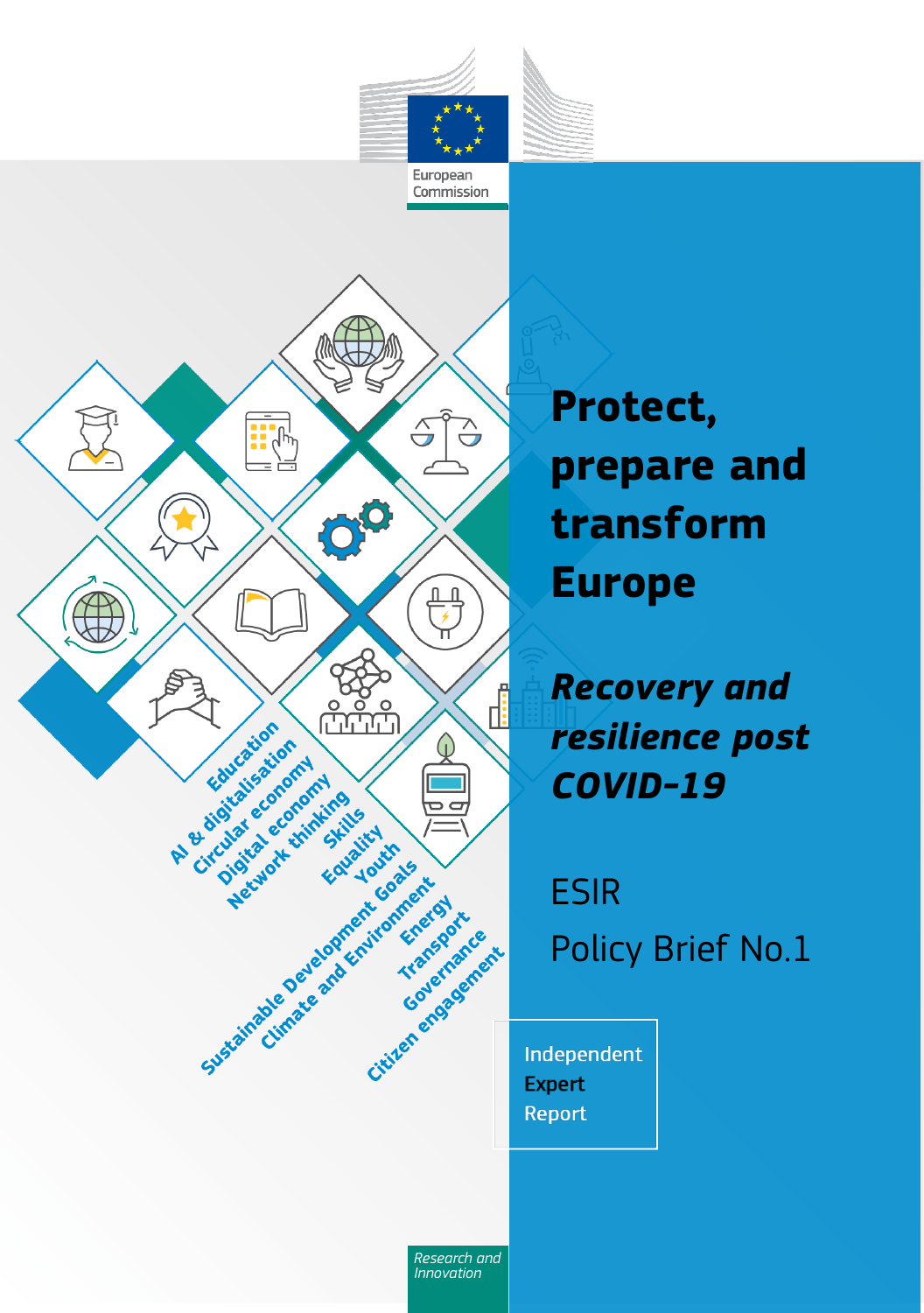## *Protect, prepare and transform Europe: Recovery and resilience post COVID-19*

### ESIR Policy Brief No. 1

Manuscript completed in May 2020.

The European Commission is not liable for any consequence stemming from the reuse of this publication. The views expressed in this publication are the sole responsibility of the author and do not necessarily reflect the views of the European Commission.

More information on the European Union is available on the internet (http://europa.eu).

| Print      | ISBN 978-92-76-18348-8 | doi:10.2777/47346 | KI-BE-20-001-EN-C |
|------------|------------------------|-------------------|-------------------|
| <b>PDF</b> | ISBN 978-92-76-18349-9 | doi:10.2777/47540 | KI-BE-20-001-EN-N |

Luxembourg: Publications Office of the European Union, 2020

© European Union, 2020



The reuse policy of European Commission documents is implemented based on Commission Decision 2011/833/EU of 12 December 2011 on the reuse of Commission documents (OJ L 330, 14.12.2011, p. 39). Except otherwise noted, the reuse of this document is authorised under a Creative Commons Attribution 4.0 International (CC-BY 4.0) licence (https://creativecommons.org/licenses/by/4.0/). This means that reuse is allowed provided appropriate credit is given and any changes are indicated.

For any use or reproduction of elements that are not owned by the European Union, permission may need to be sought directly from the respective rightholders.

[or]

For any use or reproduction of elements that are not owned by the European Union, permission may need to be sought directly from the respective rightholders. The European Union does not own the copyright in relation to the following elements:

Cover: © DG Research & Innovation, 2020.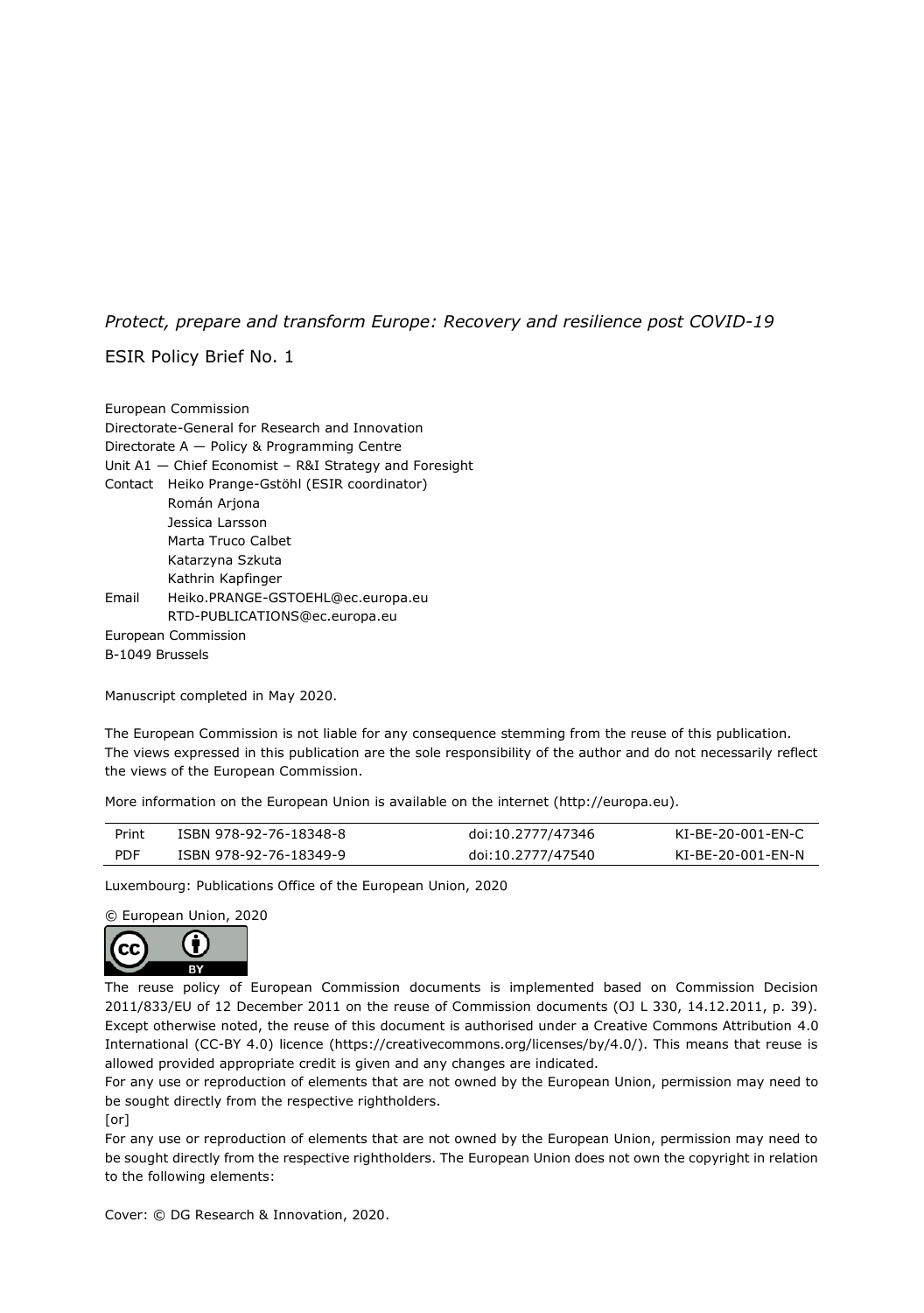# **Protect, prepare and transform Europe**

## Recovery and resilience post COVID-19

## *ESIR Policy Brief No. 1*

Sandrine DIXSON-DECLÈVE (Chair) Pierre-Alexandre BALLAND Francesca BRIA Céline CHARVERIAT Kirsten DUNLOP Enrico GIOVANNINI Daria GOLEBIOWSKA-TATAJ César HIDALGO Ailin HUANG Darja ISAKSSON Francisca MARTINS Montserrat MIR ROCA Andrew MORLET Andrea RENDA Sylvia SCHWAAG SERGER

2020 Directorate-General for Research and Innovation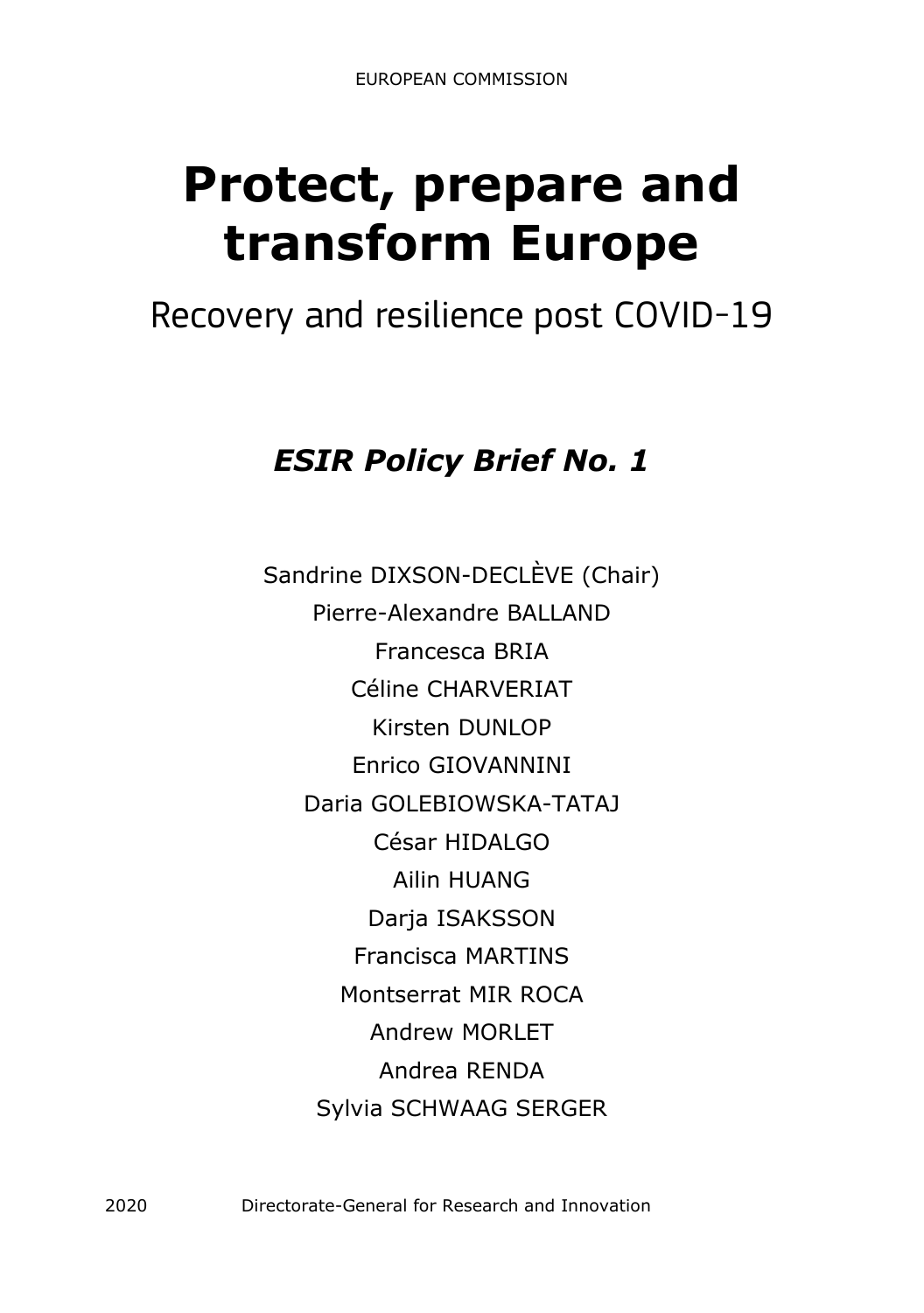## **PROTECT, PREPARE AND TRANSFORM EUROPE: RECOVERY AND RESILIENCE POST COVID-19**

Our planet is facing a deep systems crisis, rooted in a number of strongly interconnected global challenges such as climate change, biodiversity loss, pollution, widespread poverty, inequality and growing instability.

The convergence of our environmental and health crises is the greatest existential threat facing humanity today. It is also the reason why our 21st century "moon-shot" must be to focus our collective efforts and investment on living within our planetary boundaries, $^1$  safeguarding citizens from environment-related pressures and risks to health and wellbeing.<sup>2</sup>

As we move to economic reconstruction in the wake of COVID-19, our choices and the impact of our investments through recovery packages as well as research and innovation (R&I) will make or break our future. COVID-19 cannot be acted upon as a singular threat, but as one extreme event within a crisis continuum, which poses longterm risks to human health and livelihoods, economic prosperity and planetary stability.

In effect, not only is this crisis continuum predicted to create perpetual economic strain, the future value of all assets under management (pensions, taxes, public infrastructure, natural resources) is also now at risk from the converging effects of the climate emergency, health pandemics, and economic collapse. Such losses can be managed only through collective and systemic action, driven by "value"-based decision making long before they become full-blown crises.

This could be framed as an imperative to direct a percentage of all such assets towards an investment in R&I that is in service of the future stability of "people, planet and prosperity" – a form of insurance to secure a smoother transition towards a more stable, inclusive and regenerative paradigm. This requires carefully designed systems transitions, in which both research and innovation – the latter, in the broadest sense – must play a key role in addressing societal challenges.

The systemic nature of the transformation that is needed bears important consequences for public policy: if governments address each new crisis as it arises, with the same growth narrative and perverse incentives that got us here, we will exceed the capacity of public institutions, crisis managers and society at large to cope, jeopardizing our capacity to protect and enhance quality of life.

ł

<sup>&</sup>lt;sup>1</sup> Planetary boundaries can be powerfully illustrated by Kate Raworth's doughnut: [https://www.kateraworth.com/doughnut/.](https://www.kateraworth.com/doughnut/)

<sup>2</sup> 7th Environment Action Programme objective: https://ec.europa.eu/environment/action-programme.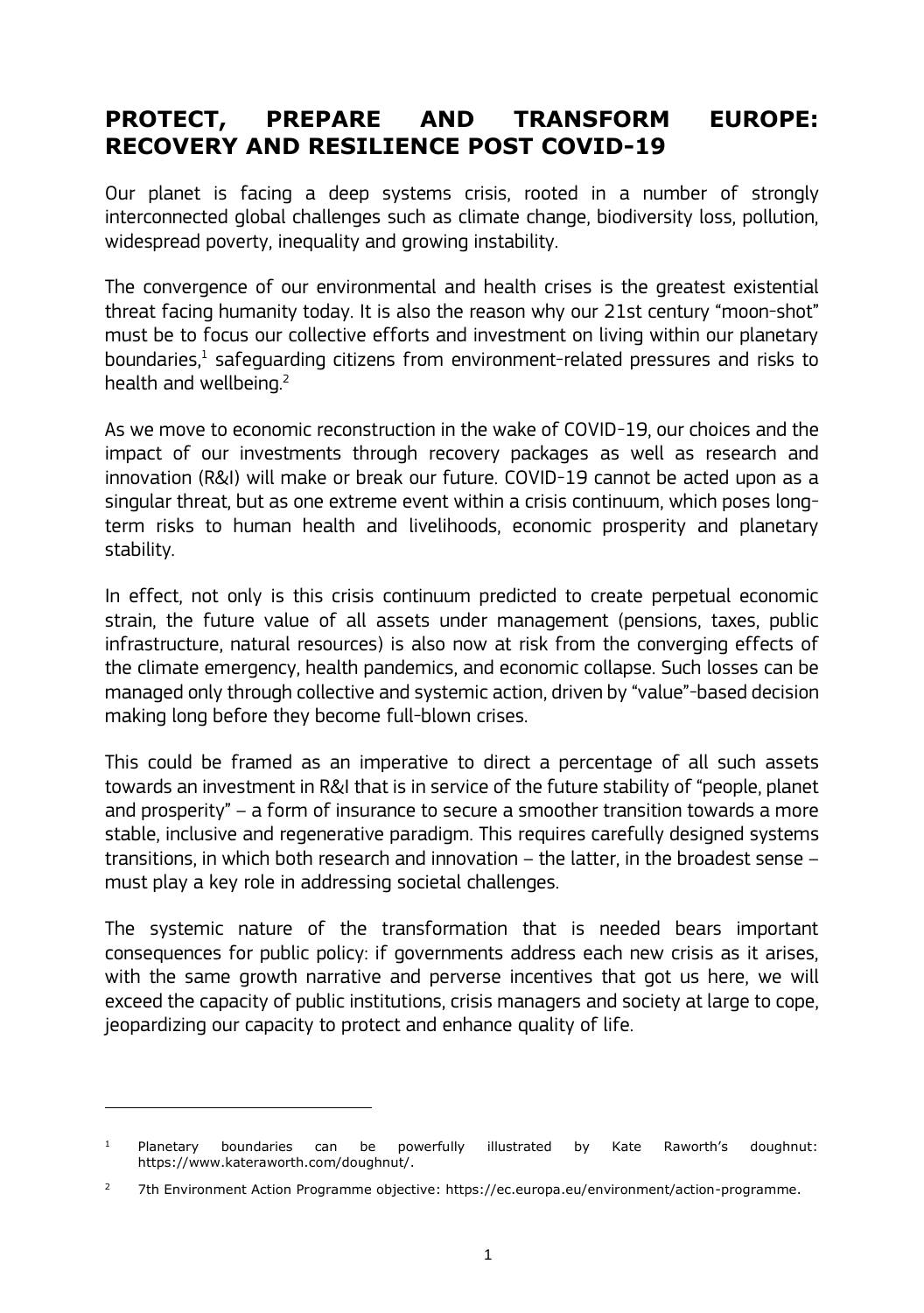This is even truer for the European Union, given the complexity of its multi-level governance: the ability of institutions to protect citizens, the economy and the environment and to prepare for future crises and shocks calls for a deep transformative effort, which involves all levels of government as well as the private sector.

The European Commission seems increasingly aware of the need for forward-looking solutions, rather than quick fixes to outstanding emergencies (see example box below). And it is aware that there is no turning back to the *status quo ante*, which was already far from sustainable in the long term. Citizens in many EU countries are in agreement. Going back to pre-COVID-19 models of growth is not an option - greater focus should be placed on valuing "sufficiency" and "essential job" creation.<sup>3</sup>



ł

Ursula von der Leyen #UnitedAgainstCoronavirus @ @vi · 13 mag Sooner or later we will find a vaccine for the #coronavirus. But there is no vaccine for climate change. Therefore Europe needs a recovery plan designed for the future. #EPlenary

Creating **greater resilience by design, not by disaster** should be at the core of a coordinated EU recovery response to the COVID-19 outbreak. 4 In the midst of a global health emergency and imminent economic recession, an integrated "people, planet and prosperity" recovery model and a concerted investment in research and innovation-led transformation will enable us to emerge from this pandemic more resilient as a region, as countries and as localities.

Key to this are core tenets of liberal democracy – freedom, choice, collective responsibility for the respect of rights – and acknowledgement of the critical importance of meaningful work for every citizen in order to build emotional and social resilience and wellbeing. Europe has world-leading examples of collaborative governance, cooperative industries, top class science and innovation and competitiveness achieved through solidarity. COVID-19 recovery policies would do well to draw upon them to provide guidelines and lessons learned for others.

It is therefore imperative that the post-COVID-19 stimulus programme and the European Green Deal are addressed as one single and systemic investment programme with clear enabling conditions fostering jobs, especially green jobs, new capabilities and well-being for all across society. This will also be a unique opportunity for the EU and its Member States to strengthen their policy coherence towards resilience and sustainability.

<sup>3</sup> See survey presented at: https://news.sky.com/story/coronavirus-only-9-of-britons-want-life-to-returnto-normal-once-lockdown-is-over-11974459.

<sup>4</sup> For an overiew of the European Commission's response to the Covid-19 crisis: https://ec.europa.eu/info/live-work-travel-eu/health/coronavirus-response/overview-commissionsresponse\_en.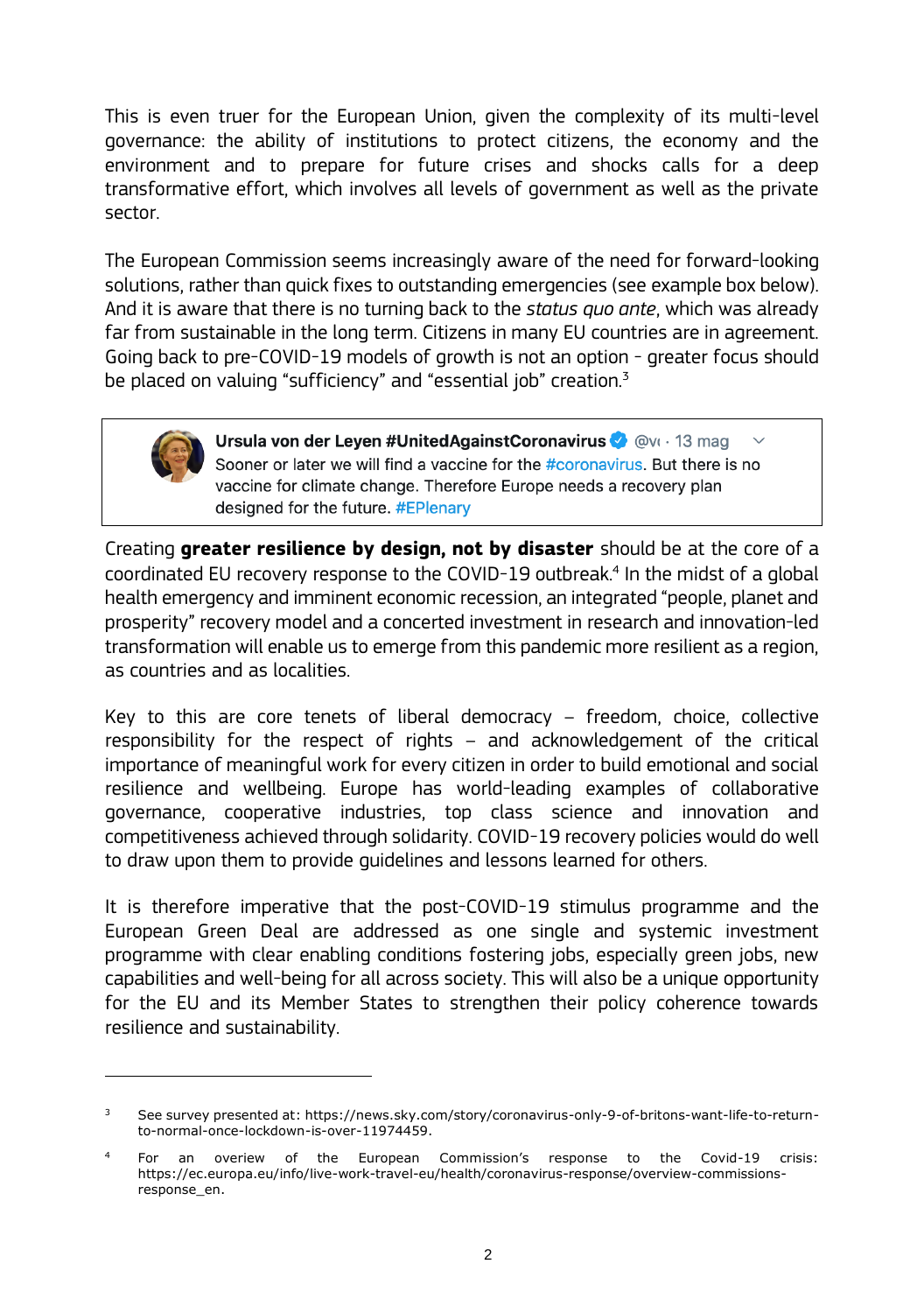The need to address humanity's vulnerability to systemic risks such as health pandemics, environmental crises and widespread cyberattacks must drive a research and innovation framework founded on the fundamental principles of collaboration, solidarity and accelerated learning for the benefit of all European citizens, countries and generations. European R&I policies and programmes should thus be designed to enhance the lives and livelihoods of people and enable resilience across European and global communities.

This is a question of direction (i.e. R&I should address concrete societal challenges with systemic approaches) and of speed and responsiveness. The EU should encourage and promote new forms of innovation and investment directed towards applied research and demonstration, rapid learning and reflection including greater citizen engagement, so as to translate outcomes into impact with immediate, mid- and long-term resilience.

This health pandemic shows us that quick transformational change is possible, but changing overnight also bears risks. Citizens have completely changed their daily lives; governments had to become more flexible, nimble and systemic to protect the health and livelihoods of their citizens; companies have been asked to prioritise safety and well-being above profits, whilst their value chains are being turned upside down.

These are at once examples of the shift we managed to achieve over a few months, as well as lessons we can build from to build back better, knowing that the road ahead will require even deeper transformation, and the need to leave no one behind.

Importantly, the COVID-19 crisis should not make Europe look inward: a "people, planet and prosperity" oriented R&I policy at the European level must be properly communicated globally and translated into collaboration and knowledge exchange at the international level. Europe should take this opportunity to rise to the challenge of shaping a more sustainable and constructive global risk governance and promote more resilient transformative economic models. "Follow the science", optimise technology and upgrade digital infrastructure is the mantra of all governments who successfully contained this epidemic in their respective countries.

We must ensure that, together with the scientific and expert community, we direct investment towards **enhanced protection** from the adverse impacts of social, economic and environmental shocks; **better preparation** to face emerging largescale risks; and **deep transformation** to be able to reconcile sustainability with resilience in the future.

This "protect-prepare-transform" approach ultimately implies optimising innovation in an integrated fashion, focusing on a transition which is just and embodies new social, green, and digital pathways altogether. Europe, with its collaborative and inclusive approach to innovation, is well equipped to respond to this emergency, but will have to do it in a coherent and ambitious way.

Below, the ESIR experts offer *15 recommendations* to this end.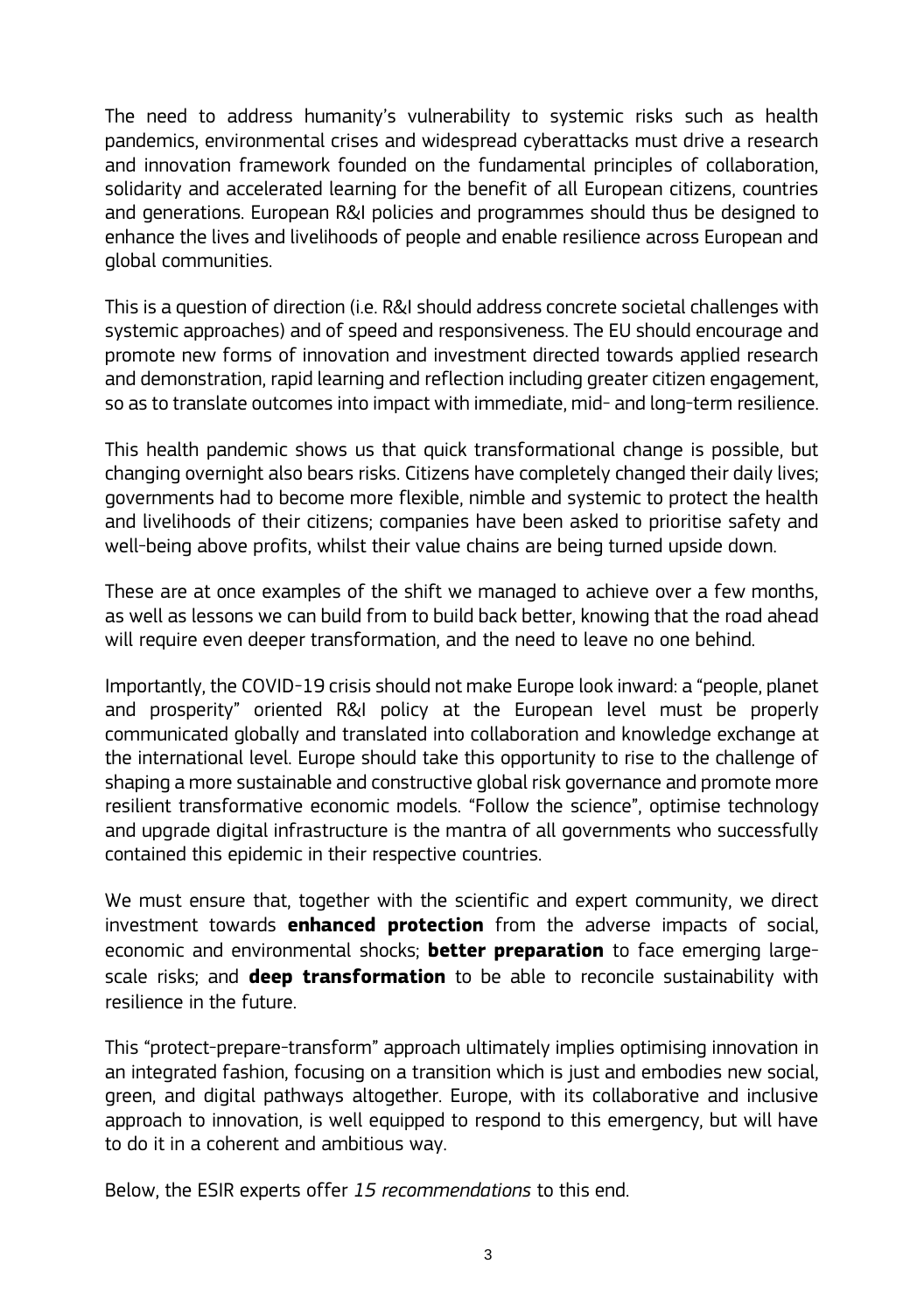## **ESIR RECOMMENDATIONS for a Green, Equitable and Future Proof COVID-19 Recovery**

"Economic and Societal Impact of Research and Innovation" (ESIR) is a new European Commisison Expert Group bringing together 15 European experts working on the links of R&I policy to the global and European social, economic, environmental and digital transformation.

The key Research and Innovation (R&I) recommendations in this report reflect ESIR's view that the COVID-19 fiscal stimulus should be combined with the European Green Deal package and public policy across the board to craft an equitable, secure and sustainable system, fit for purpose in a digital age, to ensure that the Europe and its governments are better protected, more prepared and deeply transformed, to respond to the citizens' needs and aspirations.

## **INTERNALISE LESSONS AND RISKS**

- 1. **Take stock of the COVID 19 crisis to help the EU "rewrite the future" through improved understanding of the responses to the crisis.** Learn from new solidarities and community-building responses, identify successful innovative solutions and underpin ongoing transitions by bridging evidence-based and foresight-based research together in a broad, multi-disciplinary effort to map, analyse and redesign social, environmental and economic systems.
- 2. **Draw lessons from the policy responses of local and national governments** and operationalise them into short- and long-term R&I actions. Governments that managed the crisis by focusing on well-being, adopting new sustainability-oriented economic models and green and social recovery plans provide valuable lessons that must be analysed and scaled up. This requires a deep reflection that goes beyond the existing examples at EU level with Horizon's "R&I Missions", partnerships and programmes, to encompass the role of governments as catalysts of transformational change.
- 3. **Step up horizon-scanning and foresight** and consider setting up a centre for the anticipation of large-scale risks to ensure robust risk assessment and management. This requires a large-scale effort in collecting and processing various sources of data and intelligence; and a multi-disciplinary approach, aimed at identifying various sources of risk, either stand-alone (e.g. health, bioterrorism, climate, cybersecurity) or combined (e.g. multi-vector threats).
- 4. **Better develop targeted R&I solutions for crisis situations through a "European Crisis Map".** A European monitoring and humanitarian response tool to ensure early help for those most affected by crises, mapping regional risk zones, could be established. This requires a comprehensive approach in the study of territorial vulnerabilities and in enhancing emergency preparedness at all levels of government, as well as in civil society.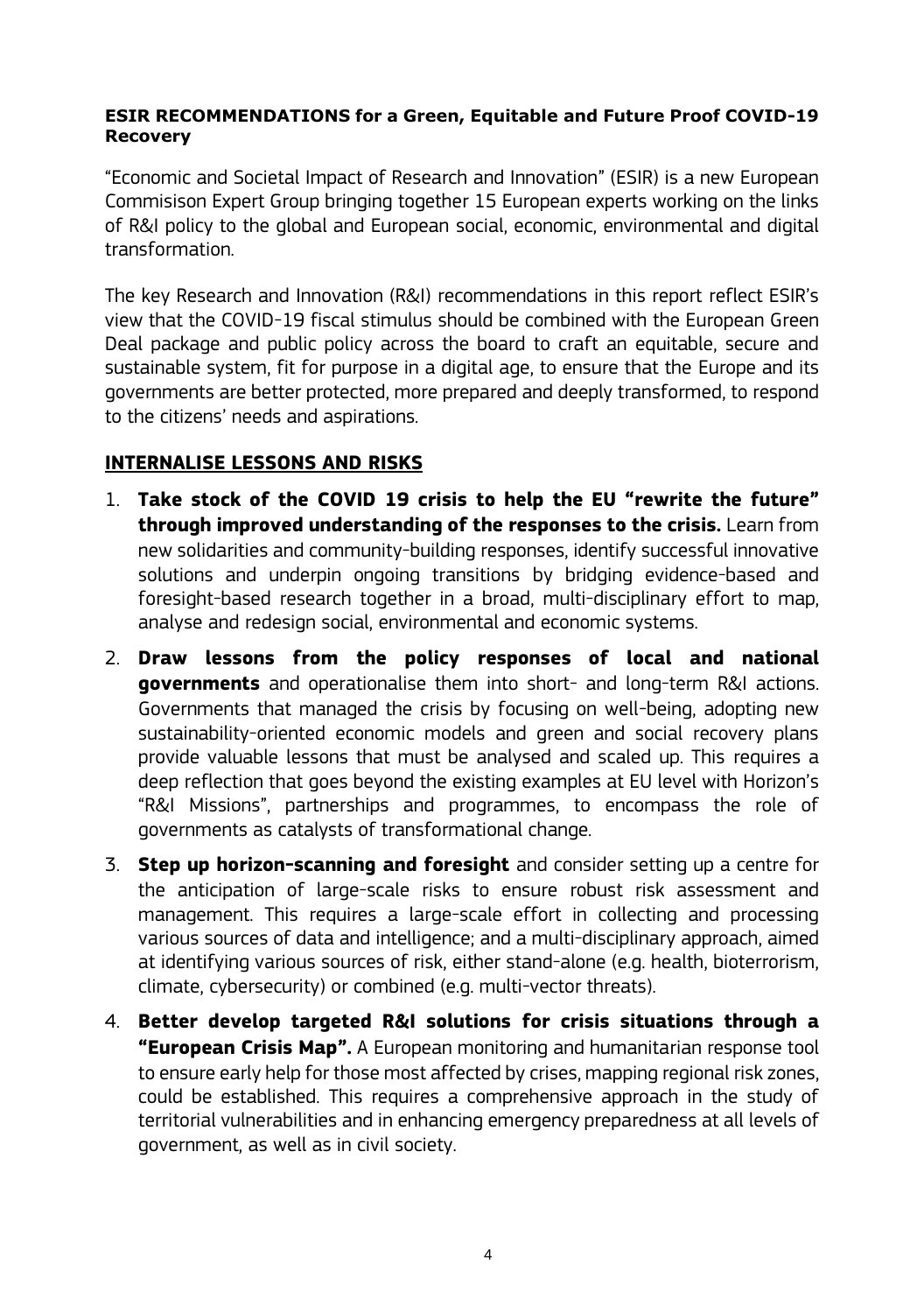5. **Develop rapid response capabilities to organise and distribute public data in emergency situations**. Propose a well endowed plan to revamp Europe's public data integration, distribution, and visualization infrastructure. Efforts should focus on distributing public data (aggregates), not personal or private data. Promote privacy-enhancing, decentralised, rights preserving technologies that can tackle societal challenges, while protecting people's digital rights.

## **INVEST FOR THE FUTURE**

ł

- 6. **Promote coherent, resilience-enhancing investments at all levels of government** through more coordinated European and national R&I actions, including Horizon Europe and national R&I funds; coordinated reforms through the European Semester; the Multiannual Financial Framework, the European Investment Bank and national investment promotion institutes; and the EU sustainable finance strategy, including the sustainable finance taxonomy, as well as green and social bond standards. Use the opportunity of the future Recovery Fund to promote resilience- and sustainability-oriented reforms as conditions for economic support to suffering national economies and firms, building the needed scope and breadth through more positive fiscal stances.
- 7. **Protecting jobs should not equate to bailing out companies without conditions**. In order to build in resilience in our current economic system whilst establishing a more equitable economy, environmental and social conditions must lay the framework for fiscal stimulus, economic recovery and R&I. This will ensure long term employment for European citizens whilst implementing our climate neutrality and European Green Deal objectives at the same time.
- 8. **Increase public R&I investments within the EU and Member States' budgets as a crucial response to the crisis**<sup>5</sup>. This will require proactive interventions to protect and augment budgets, under pressure from a sense of "force majeure". EU and national R&I programmes should be reinforced and increasingly coordinated around a common vision of the R&I needs of the future European society, away from fragmented or incoherent multi-level approaches.
- 9. **Direct public and private resources to finance systems innovation** through a commitment between the EU's various funding instruments and the private investment community on phase 2 of the Sustainable Finance action plan. Provide an institutional signal of support and encouragement for institutions and investors to invest in R&I as a hedge against systemic and strategic risk associated with a

<sup>5</sup> Even before the crisis, Europe was not on track to achieve its own target of dedicating 3% of its GDP for R&D. According to Eurostat, R&D intensity reached 2.06% in 2017, with only 4 member states (Austria, Denmark, Sweden and Germany) managing to reach the 3% target. Much of that increase was due to private expenditures, which account for 66%. There is a however high risk that R&D budgets in the private sector stagnate or even decrease. Within this context, it will be crucial for public research budgets, both at the EU and MS level, to play the role of stabilizer.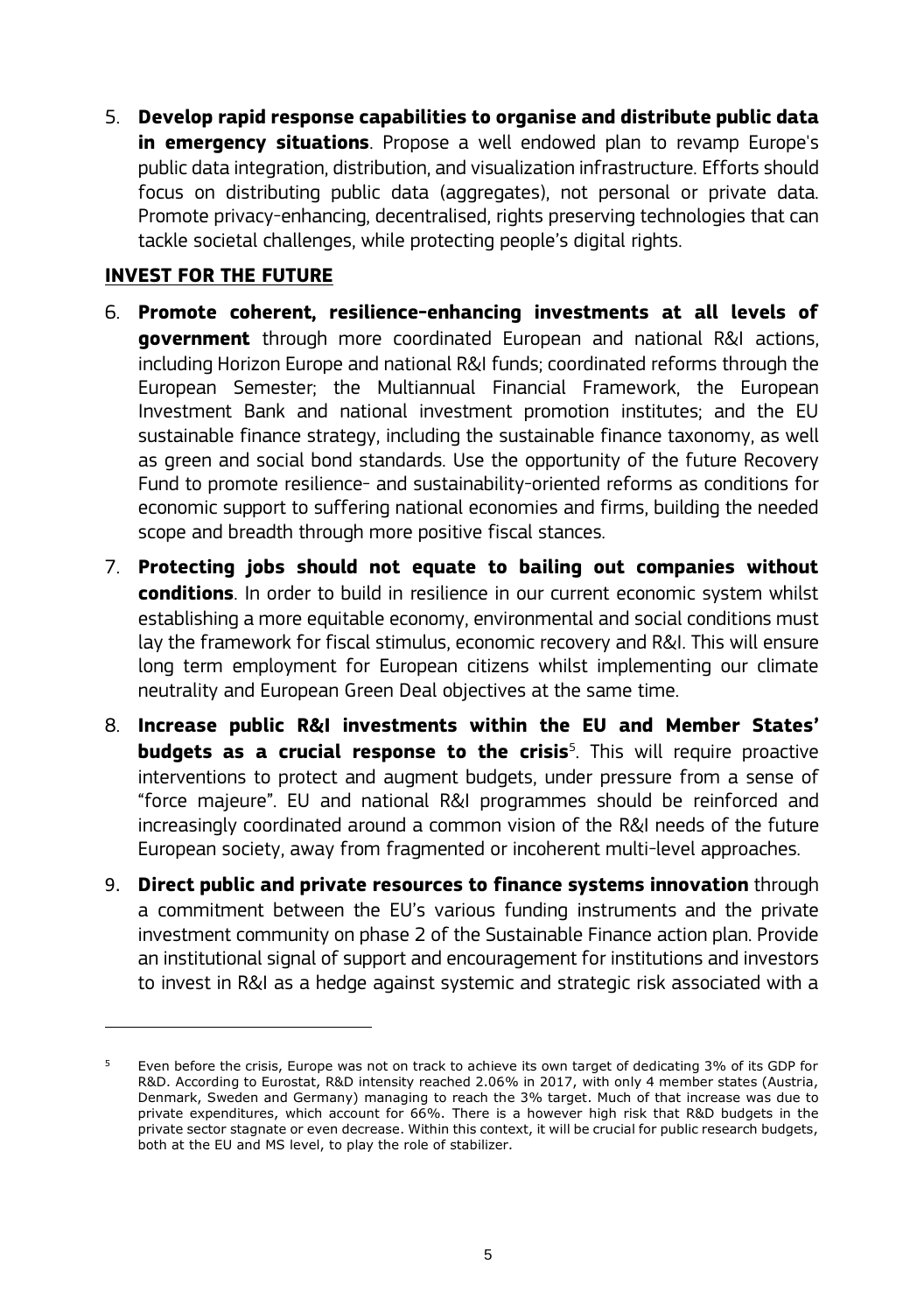continuum of crises and the imperative of transformation. More sustainable, social and green private R&I investments should not decline in recessionary contexts.

10. **Pursue reforms to safeguard knowledge-intensive companies**. Strengthen the industrial base; stimulate short and long term new sustainable jobs, e.g. digital, circular economy, urban and rural rewilding and preventive health services. Invest in short term post COVID-19 job creation; R&I and technology infrastructures, and in capabilities and mindsets for greater resilience and transformation e.g. low carbon energy and mobility, digitalisation and technology access, health including: public infrastructure for mobility, retrofitting public buildings, public procurement based on more circular economic principles and local/resilient/supply chains.

## **INNOVATE WITH and FOR THE PEOPLE**

- 11. **In partnership with citizens, the European Commission should initiate the co-creation of a common 2050 sustainability vision** focusing on social and environmental pillars (enabling SDGs) through innovative digital methods for mass engagement as part of the conference on the Future of Europe and Climate Pact.
- 12. **Ensure that citizen engagement and social dialogue through R&I addresses citizens' calls and protests for more collaborative and participatory governance structures**, enhancement of rights protection, relaxation of fiscal constraints, reduction of inequality, and ensuring the transition to greener and more sustainable energy sources. This should include an explicit focus on applied social innovation, governance innovation and community mobilisation in R&I priorities and enabling structures (e.g. European Commission "R&I Days").
- 13. **Implement Horizon Europe in a way that facilitates on-the-ground experimentation**, R&I project portfolio management and exploitation of results, and increased participation of civil society in R&I. ESIR recommends to take into account these proposals when finalising the Model Grant Agreement and first work programme of the Horizon Europe.
- 14. **Optimise digitalisation and AI for people.** This entails mobilizing "data for the public interest" through the creation of cross-cutting public data spaces at all levels of government, mandatory interoperability requirements on important datasets in the hands of private companies as well as harnessing digital working practices as an opportunity for more inclusive work environments for people with disabilities, care-giving responsibilities and other special needs.
- 15. **Foster resilient cities and rural communities through new models of safety nets and creative procurement policies** (including efficient proinnovation procedures, pre-commercial procurement, and quotas for SMEs participation), the promotion of digital entrepreneurship and empowering local communities to make the most of the data economy as well as by funding grassroot innovation communities as a space to learn new skills, test new models and support solidarity.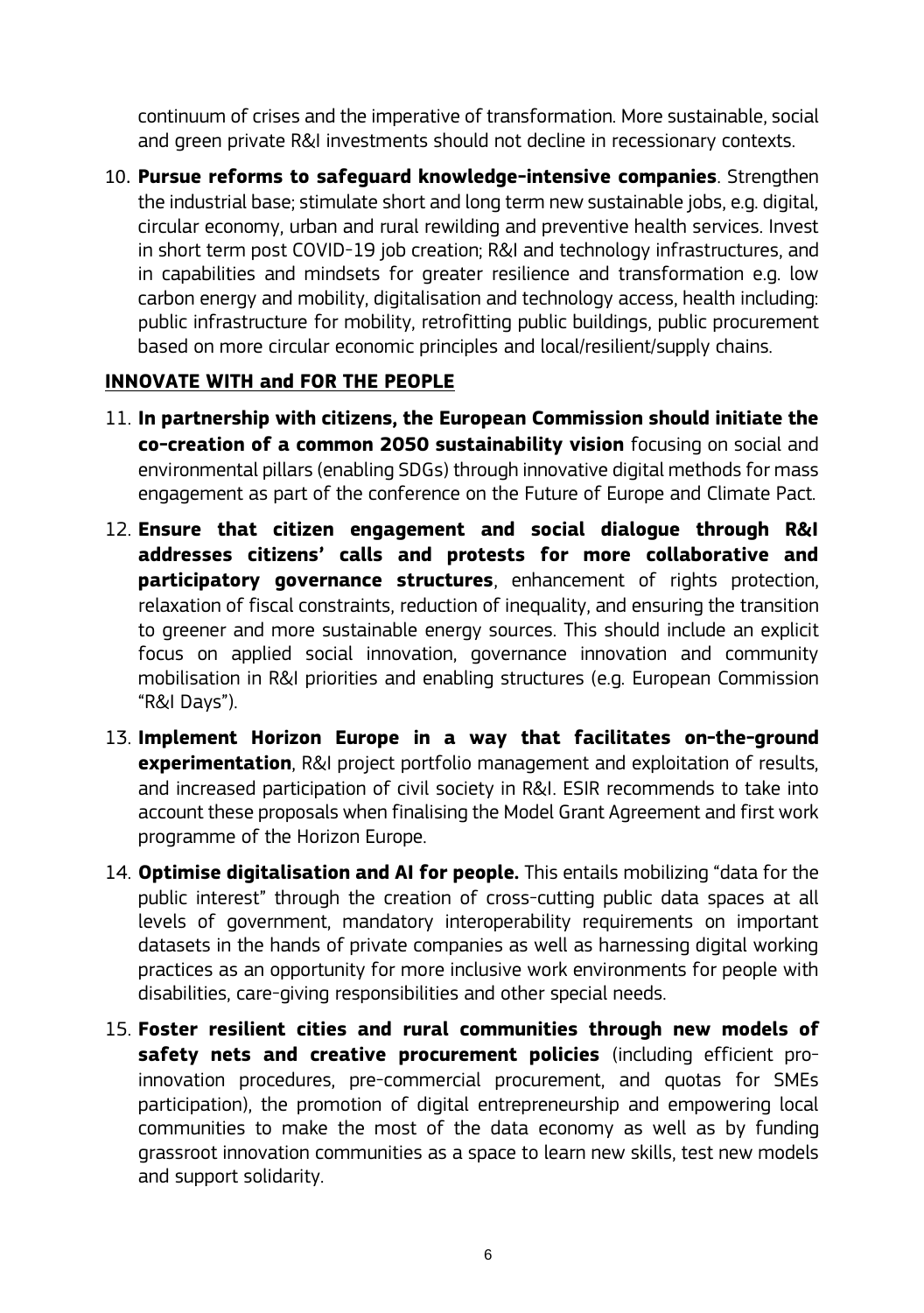### **Getting in touch with the EU**

#### IN PERSON

All over the European Union there are hundreds of Europe Direct information centres. You can find the address of the centre nearest you at: https://europa.eu/europeanunion/contact\_en

#### ON THE PHONE OR BY EMAIL

Europe Direct is a service that answers your questions about the European Union. You can contact this service:

- by freephone: 00 800 6 7 8 9 10 11 (certain operators may charge for these calls),
- at the following standard number:  $+32$  22999696, or
- by email via: https://europa.eu/european-union/contact\_en

## **Finding information about the EU**

#### ONLINE

Information about the European Union in all the official languages of the EU is available on the Europa website at: https://europa.eu/european-union/index\_en

#### EU PUBLICATIONS

You can download or order free and priced EU publications from: [https://op.europa.eu/en/publications.](https://op.europa.eu/en/publications) Multiple copies of free publications may be obtained by contacting Europe Direct or your local information centre (see https://europa.eu/europeanunion/contact\_en)

#### EU LAW AND RELATED DOCUMENTS

For access to legal information from the EU, including all EU law since 1952 in all the official language versions, go to EUR-Lex at: [http://eur-lex.europa.eu](http://eur-lex.europa.eu/)

#### OPEN DATA FROM THE EU

The EU Open Data Portal [\(http://data.europa.eu/euodp/en\)](http://data.europa.eu/euodp/en) provides access to datasets from the EU. Data can be downloaded and reused for free, for both commercial and noncommercial purposes.